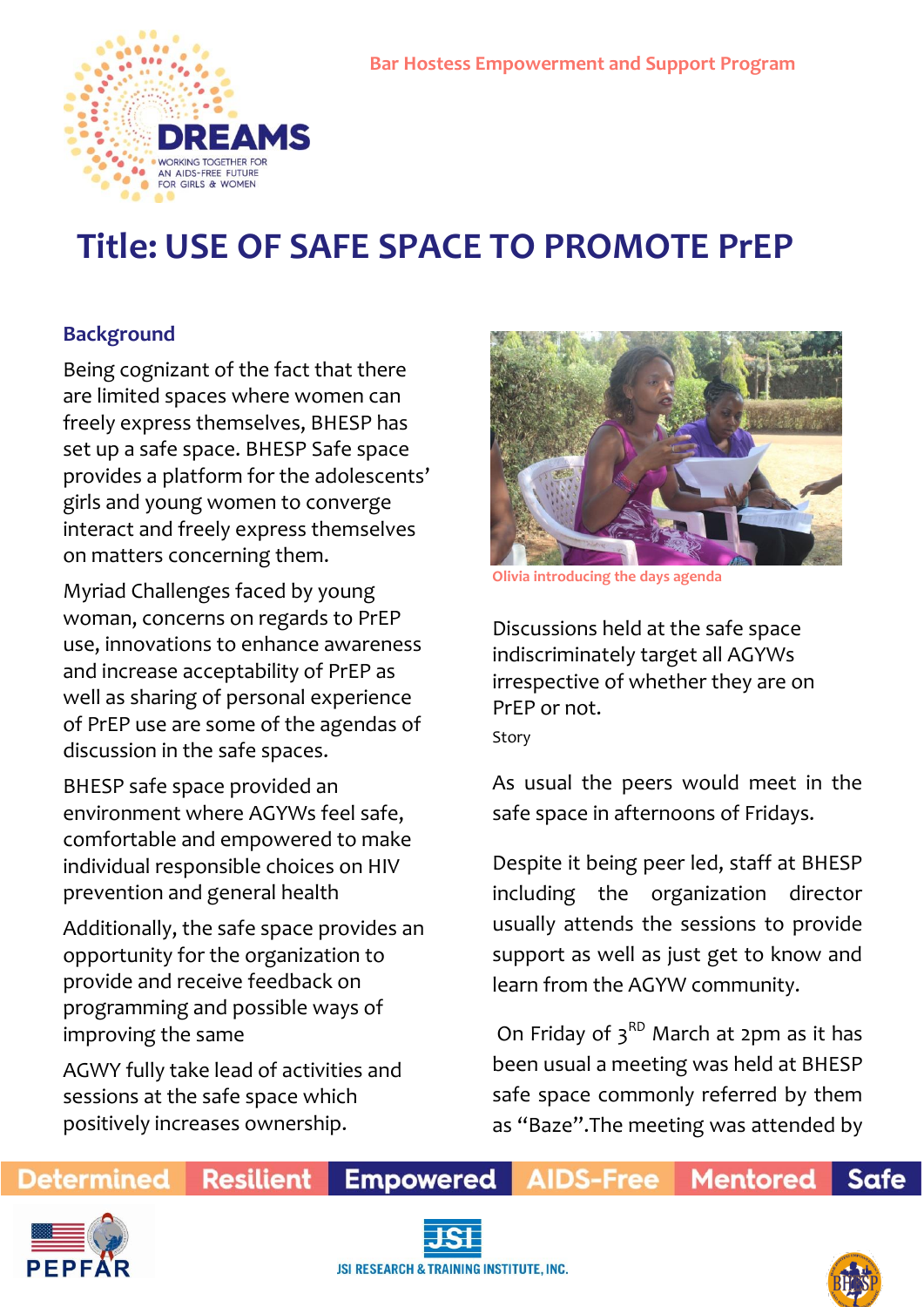#### **BHESP | Use of safe space to promote PrEP**

15 AGYWS.The discussion kicked off with introductions and welcome remarks from Olivia who was the day's moderator. She shared the day's main objective and the theme which was "nothing for us without us". She went on and elaborated that it's through the safe space that they could address all concerns around PrEP and how the forum could promote PrEP use among their peers with them being part of the innovations. Olivia added that the day's agendas will revolve around these questions as follows,

- What are their greatest concerns on HIV?
- HIV prevention methods they knew about?
- How many people had heard about PrEP?
- Who can take PrFP?
- How can they create demand for PrEP use among their peers?
- How will they promote PrEP during the upcoming international women's day?

She ended by reinforcing that, "every idea is valid".



**Discussions sessions in the safe space** The forum was very interactive; everyone opened up and fully expressed themselves in Kiswahili, English and slang. Sitting in a circle, the team revealed that their concern is the alarming new HIV infection increase among their peers. "We still have rampant sexual gender- based violence experienced by the youth and this has really affected HIV prevention efforts," said one of the participants. Another participant explained that lack of knowledge among the AGYWs on HIV prevention and fear to disclose to the health provider as being at risk for HIV was her greatest concern.

The team agreed that there is urgent need to inform their peers about the availability of PrEP and link them to BHESP AGYW friendly clinics to access PrEP dramaticaly reduces chances of Infection.

To learn more about BHESP , please visit www.bhesp.org.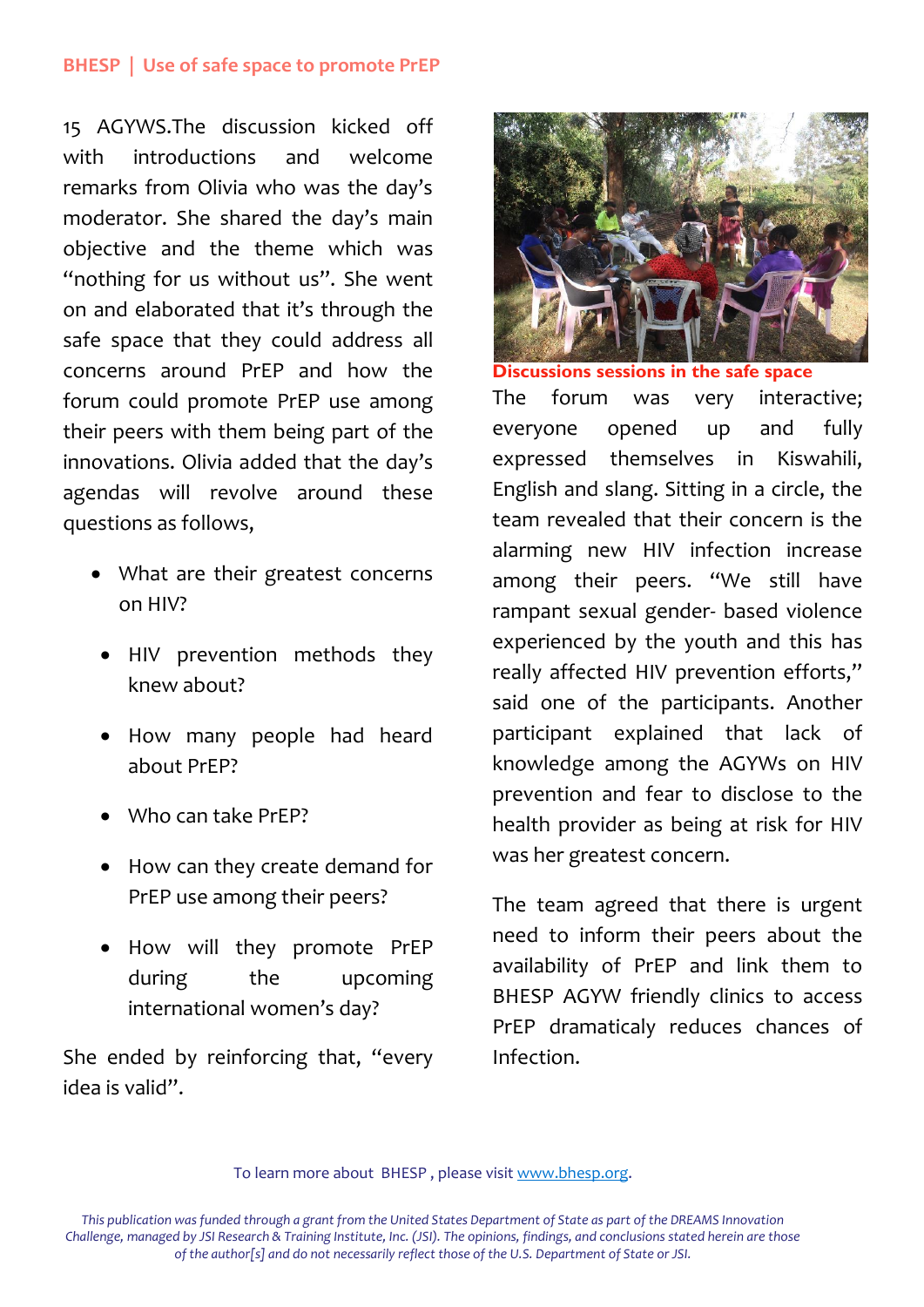From the feedback it was evident that quiet a number of participants in the room knew about PrEP and there I, the project manager had the opportunity to provide more information about PrEP, who is eligible for PrEP, what is done before PrEP initiation and how long does one take PrEP among other facts about PrEP

"How soon can I get PrEP?"One participant asked. I responded by referring them to BHESP Clinic for assessment and initiation of PrEP.

In reference to creating PrEP demand for PrEP, participants agreed to innovatively use approaches like one to one peer communication at the AGYWs hang out areas, availing and distribution of IEC materials and proactively use of Social media. They were also urged to invite at least five new friends to the safe space meetings.

*"I will be bold and promote PrEP use among young women and girls for HIV prevention"*

They discussed that during this international women day they are going to promote the theme "Be bold for change" by encouraging their peers to be bold and use PrEP as an alternative for HIV prevention. The team come up with the following messages to be used in social media activation in the month

and during the international women day. The message includes;

*"I will be bold and promote PrEP use among young women and girls for HIV prevention"* 

*"I will be bold and step up for young girls and women by creating PrEP awareness"*

#### **Outcomes**

During the week after the safe space meeting and up to todate it came to our attention that there was significant increase in discussions around PrEP on Tweeter and Face book It came out that more youths are interested to learn more about PrEP and where they can access PrEP.

> *"How soon can I get PrEP, because I want to prevent myself from HIV"*

Through the hotline number I have received a number of calls from individuals interested on taking PrEP.

The safe space provided an opportunity to promote and create demand for PrEP use. It's one of the strategies adopted by BHESP to reach out to the AGYWs to create PrEP awareness.

At the wellness centre, you will hear the AGYWs say to each other "Tukatane Baze" "Let's meet in the safe space" as they bid each other bye.